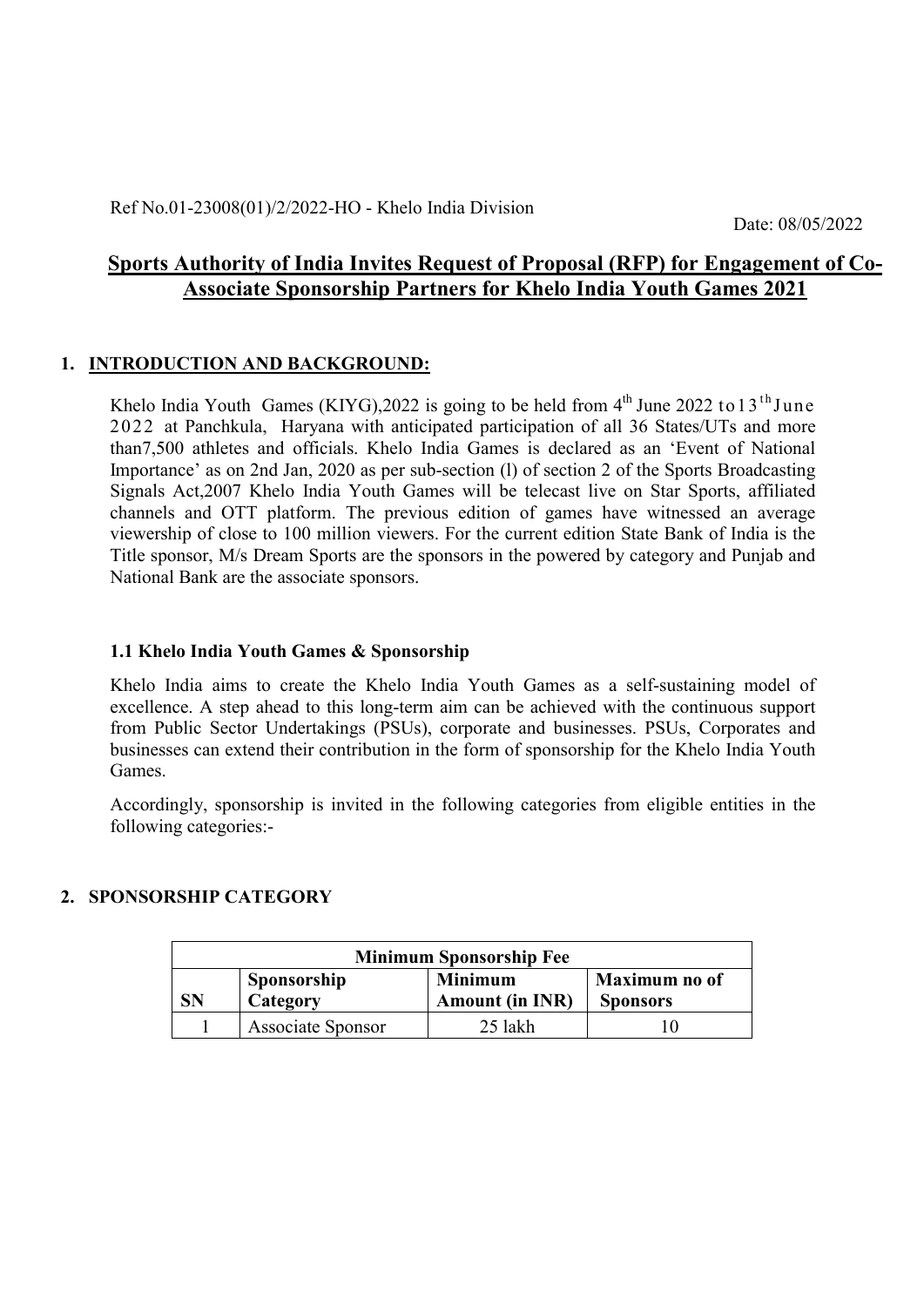# 3. RIGHTS OFFERED ACROSS SPONSORSHIP CATEGORIES:

| <b>SN</b>                | <b>Rights offered</b>                                             | <b>Co-Associate</b>                                                            |
|--------------------------|-------------------------------------------------------------------|--------------------------------------------------------------------------------|
|                          | Logo Placement on bottom panel of venue branding                  | Drop Downs,<br>Pole/pillar branding as<br>available.                           |
|                          | collaterals.                                                      | Flex banners, prize<br>podium, wall and<br>equipment branding as<br>available. |
|                          | FOP branding static boards Standard A boards at the<br>perimeter. | $2\%$<br>Or 10 in total<br>whichever is less                                   |
| $\overline{\mathcal{E}}$ | Mention in all official press releases as partners                | Yes                                                                            |
| 4                        | <b>VVIP</b> Accreditation cards                                   | 2                                                                              |
| 5                        | VVIPs passes for opening and closing ceremonies                   | っ                                                                              |
| 6                        | <b>Official Sports Kit</b>                                        | 2 Sports Kits                                                                  |
| $\overline{7}$           | Presence on Games website                                         | Yes                                                                            |

# 4. ELIGIBILITY CRITERIA

The prospective bidders must fulfill the following minimum conditions:

| <b>SN</b> | <b>Criteria</b>                                                                                                                                                                                                                                                                                           | Documents required                                                                                                                                   |
|-----------|-----------------------------------------------------------------------------------------------------------------------------------------------------------------------------------------------------------------------------------------------------------------------------------------------------------|------------------------------------------------------------------------------------------------------------------------------------------------------|
|           | Eligible organisations including multinational<br>corporates, Indian corporates, government/semi<br>government organisations, NGOs, PSUs, trusts,<br>LLPs, foundations, educational bodies sole<br>proprietorships and any other entity which comes<br>under the ambit of the MCA, Government of<br>India | A. Copy of Certificate<br>of<br>Incorporation/ Registration<br>with appropriate authority.<br>B. Copy of GST& IT (PAN)<br>registration certificates. |
|           | The bodies (participants) from the countries<br>sharing land border etc. with India will be allowed<br>only if they are registered with the competent<br>authority subject to the restriction from Govt. of<br>India                                                                                      |                                                                                                                                                      |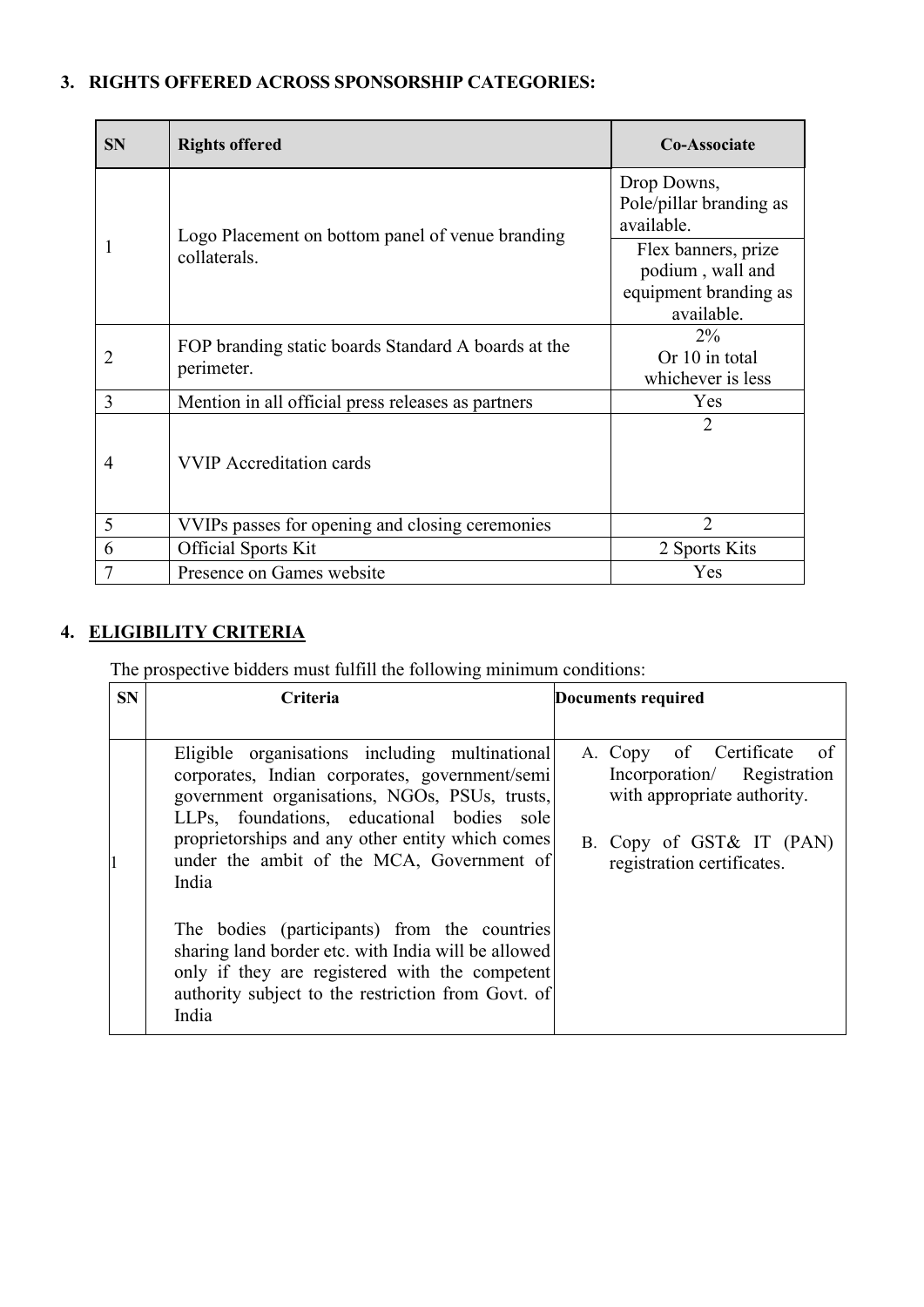#### 5. RESTRICTED PRODUCT CATEGORIES:

| <b>SN</b>      | Category                                                 | <b>SN</b> | Category                                                                                                       |
|----------------|----------------------------------------------------------|-----------|----------------------------------------------------------------------------------------------------------------|
| 1              | <b>Tobacco Products</b>                                  | 18        | Lottery                                                                                                        |
| $\overline{2}$ | Weapons and Explosives                                   | 19        | Multi-Level Marketing                                                                                          |
| 3              | Derogatory Personal, Political, and Religious<br>Content | 20        | Over-the-Counter Drugs                                                                                         |
| 4              | Spy Cams and Surveillance Equipment                      | 21        | Payday and Short-Term Loans                                                                                    |
| 5              | Counterfeit Goods                                        | 22        | Personal Loans Apps                                                                                            |
| 6              | <b>Fake Documents</b>                                    | 23        | <b>Online Pharmacies</b>                                                                                       |
| 7              | <b>Adult Products and Services</b>                       | 24        | Politics                                                                                                       |
| 8              | Penny Auctions                                           | 25        | <b>Recreational Drugs</b>                                                                                      |
| 9              | Alcohol                                                  | 26        | <b>Prescription Drugs</b>                                                                                      |
| 10             | <b>Body Parts</b>                                        | 27        | Rehab                                                                                                          |
| 11             | Cannabis                                                 | 28        | Reproductive Health                                                                                            |
| 12             | Dating                                                   | 29        | Spyware and Malware                                                                                            |
| 13             | Drug Tests and Exam-Taking Services                      | 30        | <b>Subscription Services</b>                                                                                   |
| 14             | <b>Fake Followers Services</b>                           | 31        | <b>Unauthorized Set-Top Boxes</b>                                                                              |
| 15             | Gambling                                                 | 32        | <b>Unsafe Supplements</b>                                                                                      |
| 16             | Hacking and Surveillance                                 | 33        | <b>Binary Options</b>                                                                                          |
| 17             | Illegal Automobile Modification Products                 | 34        | Any other category that<br>MYAS/SAI on its sole discretion<br>feels inappropriate to be included<br>as Sponsor |

The following product categories shall be restricted for any kind of association with KIYG 2021:

#### 6. EVALUATION CRITERIA

The bidder will be decided based on the basis of Highest offer in terms of value for the first 10 offers. If any offer is withdrawn then the next offer in terms of value will be considered subject to it being more than minimum amount. In case of tie between the bidders, meaning thereby two or more bidders quoting the same amount and if both can not be accommodated as partners then the decision shall be finalised through a draw of lots done in presence of bidders as well as third party observers.

#### 7. APPLICATION PROCEDURE

The applications shall be submitted online on the eprocurement website http://eprocure.gov.in/eprocure/app . Last date to submit the application is  $21<sup>st</sup>$  May 2022. The proposals can also be submitted through email to procurement.kheloindia@gmail.com. The Document should be password protected in case sent by mail.

Sports Authority of India (SAI) has the right to accept or reject or abort any proposal at any stage in its sole discretion.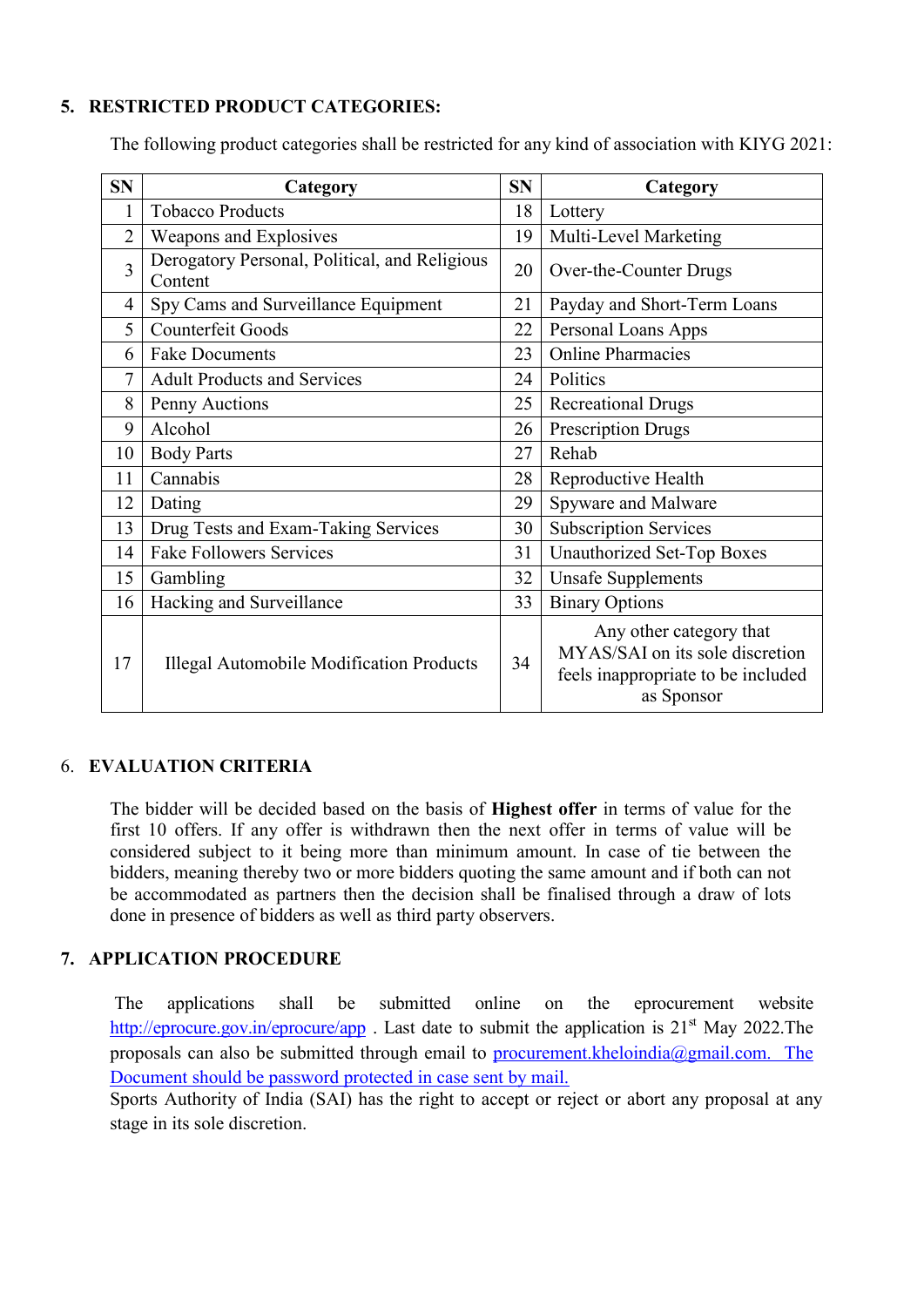#### 8. EARNEST MONEY DEPOSIT (EMD) / BID SECURITY

• The Bidder shall furnish along with its Bid, Bid Security (value defined for each category)

| SN | Sponsorship<br>Category | <b>EMD Amount</b> |  |
|----|-------------------------|-------------------|--|
|    | Co-Associate Sponsor    | 50,000            |  |

- The Bid Security is required to protect SAI against the risk of the Bidder's unwarranted conduct. Non-submission of bid security will be considered as major deviation. Bid for the event without Bid Security will not be considered
- Bid security must be submitted to SAI before bid submission end date and time
- In case as per Notification of Government of India, if the Bidder falls in the category of exemption of Bid Security, Bidder should furnish the relevant Notification along with required documents like valid Registration Certificate along with all other relevant documents. If no such notification or Registration Certificate along with relevant documents is furnished along with the bid, bid shall be treated as un-responsive and shall be summarily ignored without any further reference
- 8.1 The Bid Security shall be furnished in one of the following forms:
- a) Account Payee Demand Draft
- b) Banker's cheque
- c) Fixed Deposit (FDR)
- d) Bank Guarantee from any of the Commercial Banks
- e) Valid Insurance Surety Bonds
- f) Any online acceptable method (NEFT/RTGS) as per the following details (the bidder has to submit a copy of UTR No. in case the transaction is done by this method);

A/C NAME : SECRETARY (SAI), KHELO INDIA

#### A/C NO. : 108510100037232

## BANK NAME : UNION BANK OF INDIA

## BANK BRANCH: J L N STADIUM, SPORTS AUTHORITY OF INDIA BUILDING CGO COMPLEX, NEW DELHI

#### BRANCH CODE: 1085

IFSC CODE : UBIN0810851

- 8.2 Demand Draft/Bankers Cheque/FDR/BG from scheduled commercial bank drawn in favour of "SECRETARY (SAI), KHELO INDIA" payable at New Delhi are deposited in the office of KHELO INDIA, 1st Floor, SAI Headquarters, JLN Stadium Complex, Entry Gate No 10, Lodhi Road on or before scheduled date given in this RFP.
- 8.3 The Bid Security shall be valid for a period of 45 days (forty five days) days beyond the validity period of the Bid. As validity period of Bid as per clause 10 of this RFP is 90 days, the Bid Security shall be valid for 135 days from the date of opening of Technical Bid.
- 8.4 Bid Security of unsuccessful Bidders will be returned to them without any interest, after expiry of the Bid validity period, but not later than 30 (thirty) days after conclusion of the resultant Contract. Successful Bidder's Bid Security will be returned without any interest, after receipt of Security Deposit from that Bidder.
- 8.5 The EMD can be forfeited if an agency:
	- a) Withdraws or amends or impairs or derogates its bid during the period of bid validity.
	- b) Fails to accept orders issued in its favour for execution, and / or violates the terms and conditions of the contract after submission of the bid.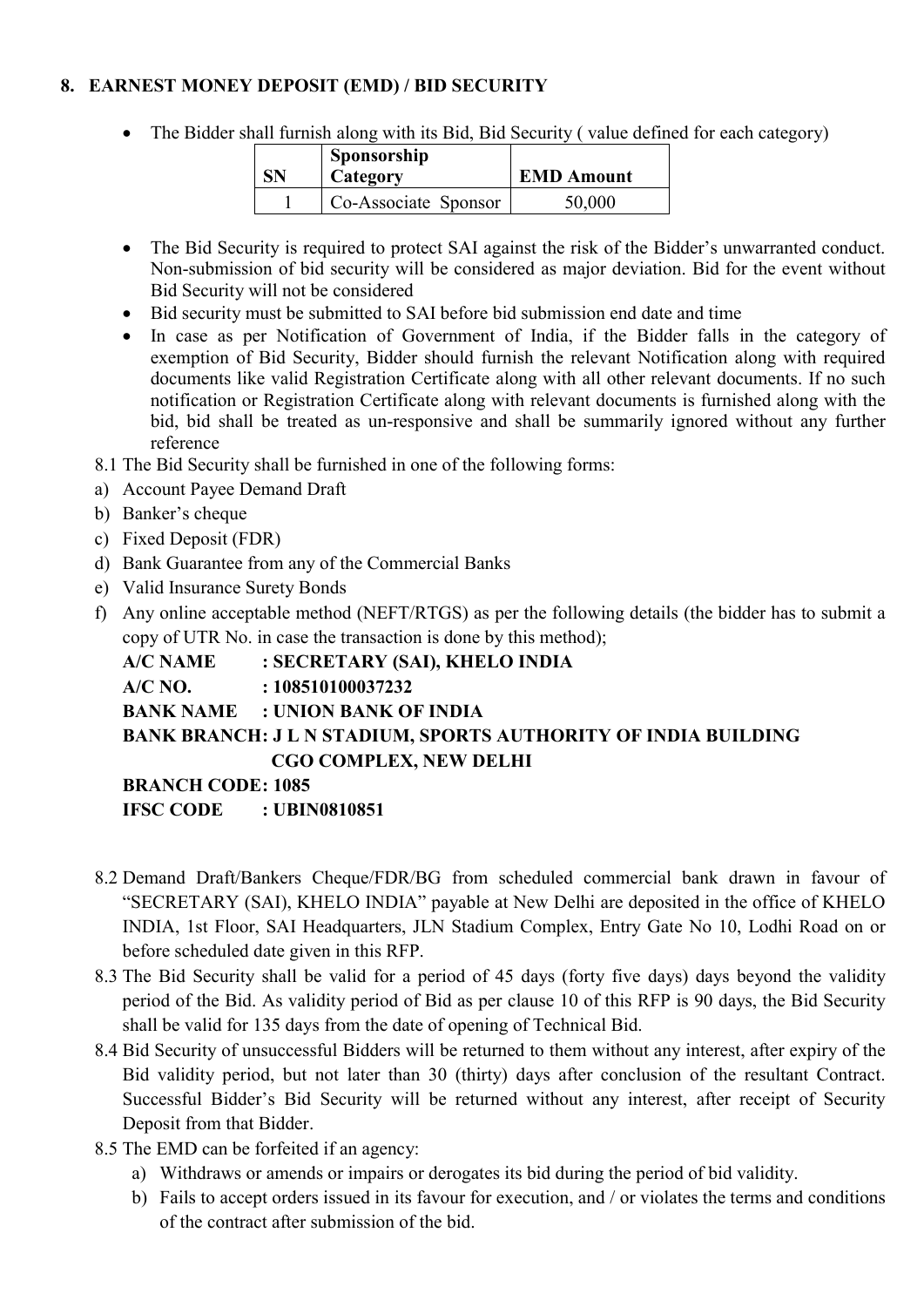- c) Successfully gets selected but fails to sign the contract within the stipulated time.
- d) Without prejudice to other rights of SAI, if it fails to furnish the required Performance Security within the specified period.

Note: Bidder has to submit the copy of the acknowledgment of EMD amount while submitting the bid on portal / email.

Annexure-A

## Covering Letter on letterhead along with RFP

To, Senior Director (Khelo India), Khelo India Secretariat , JLN Complex, East Gate, Lodhi Road New Delhi-110003

Sub–Proposal for Sponsorship Partner under Khelo India Youth Games 2021

Dear Sir/Madam,

We the undersigned offer to provide our services and are hereby submitting our proposal against the Request For Proposal(RFP) and its Terms of Reference.

We understand Sports Authority of India (SAI) is not bound to accept any proposal received by us.

We fully understand and agree to comply that on verification, if any of the information provided here is found to be misleading, we are liable to be rejected from the process.

We have fully understood the Terms of Reference provided herein.

We hereby declare that our proposal submitted in response to this RFP is made in good faith and the information contained is true and correct to the best of our knowledge and belief.

Thanks

Name: Title<sup>-</sup>

Signature:

SIGNATURE WITH SEAL